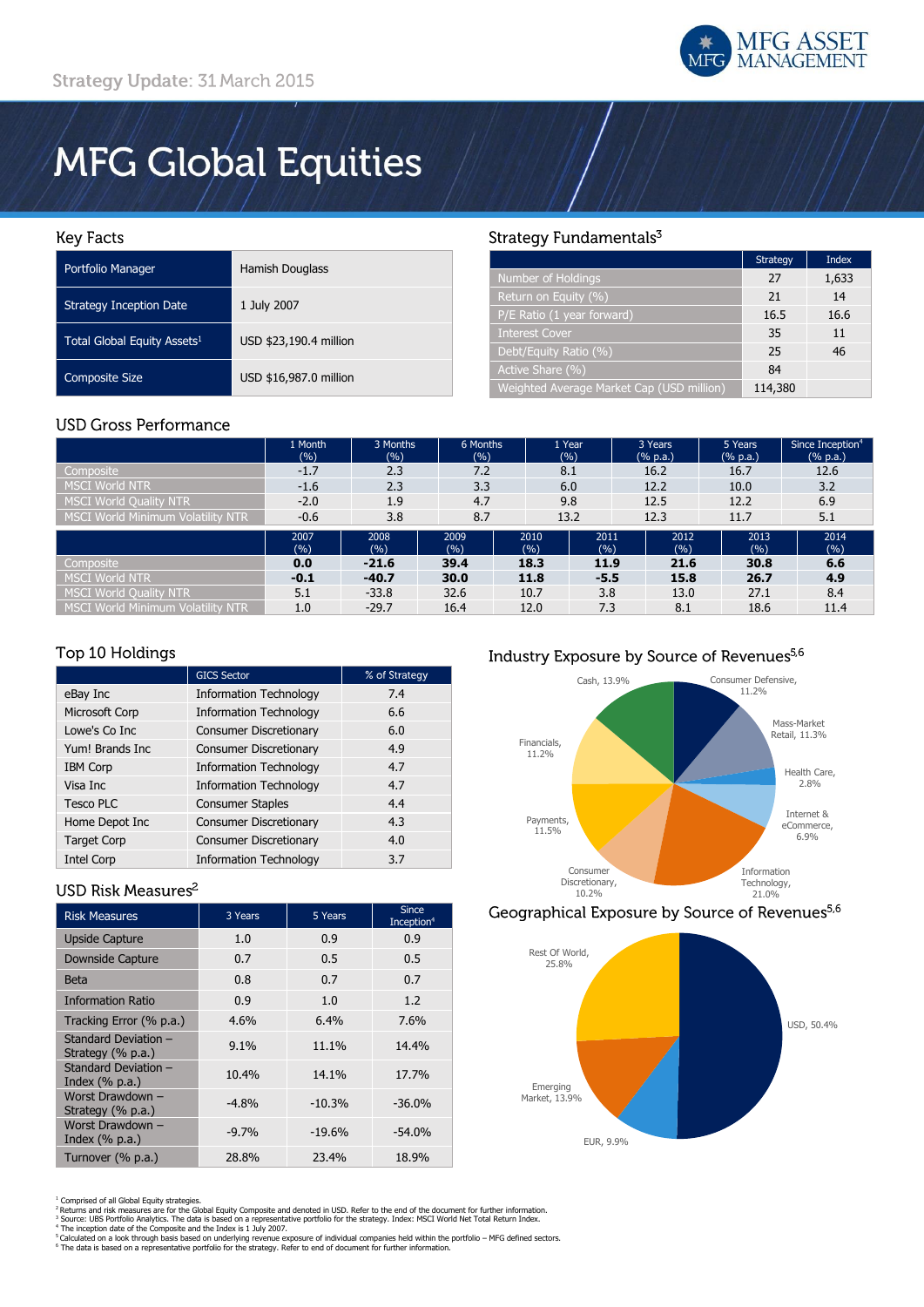## **Market Commentary**

Over the quarter, global equity markets initially moved sideways as investors remained cautious over slowing global economic outlook. Markets later recovered, supported by the European Central Bank (ECB)'s announcement that it will expand its quantitative easing (QE) programme in an attempt to act against deflationary pressure and boost growth. Euro QE commenced in October last year with the purchase of asset-backed securities (ABS) and covered bonds and will now include the purchase of €1.1 trillion of public and private assets, predominantly government bonds and will run for 19 months from March 2015, or until "a sustained adjustment in the path of inflation" is achieved towards the ECB's inflation target of just below 2%.

The US economy continues to strengthen as labour market conditions improved and the housing market recovery persists. However, recent data disappointed. Retail sales growth and consumption were lower than expected despite a number of positive tailwinds such as lower oil prices, continued low interest rates, jobs growth, higher consumer confidence and a strong currency. This appears to be the result of a cautious consumer more inclined to save rather than structural weakness in the US economy or an impending turn in the US business cycle. Elsewhere, China's economy experienced its slowest growth quarter in almost a decade. Retail sales and industrial production were weak, however, the deteriorating property market and increasing debt levels remain major concerns to growth prospects.

We continue to believe that there is an elevated probability that the massive compression of risk premia observed in recent years will unwind over the next 12 months or so as investors focus on a normalisation of US interest rates. As a consequence, we remain focused on a prudent portfolio construction likely to exhibit substantially less downside risk than the market in the event that global markets deteriorate materially.

## **Strategy Commentary**

As of 31 March 2015, the Strategy consisted of 26 investments, compared to 26 investments at 31 December 2014. The top ten investments represented 50.6% of the Strategy on 31 March 2015, while they represented 49.3% of the Strategy on 31 December 2014. The cash position was 13.9% compared with 11.3% at the end of the prior quarter.

Tesco was the Strategy's top contributor as the share price recovered from its fall last year. The company's new CEO announced a number of meaningful steps to strengthen the company's balance sheet and turnaround its core UK business. This includes appointing advisers to evaluate a sale of its data analytics business (Dunnhumby), a reduction in capital expenditure of more than 50%, a rationalisation of overhead costs, an intention to close its pension scheme and it also reduced its final dividend to zero.

YUM! Brands was another strong performer. The company reported a record 2,034 store openings and +3% same store sales growth for the year, despite a 16% decline in sales growth in China where the KFC business was hit by two consecutive food safety incidents. The use of customer insights is driving the marketing strategy and we expect this to align the brands with consumer trends, and thus drive results. Consumer staples in general performed well with Unilever and Danone contributing positively to performance. Likewise, US homeimprovement companies Lowe's and Home Depot continue to benefit from the housing market recovery and strong economic data in the United States.

Microsoft's results disappointed, revealing the scale of the positive impact on revenue and earnings of last year's Windows XP end of life, which drove PC sales, and associated Windows 7/8 and Office. Along with currency headwinds, this lead to a negative market overreaction. In the short term, earnings were also weighed on by the transition to its cloud software, which Microsoft grew at over 100% to a \$5.5b revenue run rate, making it the largest global cloud software vendor. Despite the recent noise, Microsoft's commercial businesses continue to grow strongly, and consumer businesses are benefitting from a fresh growth strategy.

Payments company American Express' share price has been weak in recent months, reflecting revenue growth pressures from lower than expected economic growth, competitive pressures, regulatory challenges and foreign exchange headwinds. Nonetheless, the

company's efforts on efficiency and innovation are supportive of modest net income growth. Likewise, Wal-Mart underperformed the broader market and detracted from performance over the quarter.

## Key Stock in Focus - Lowe's



Lowe's is the world's second largest home improvement retailer with 1,840 stores (including 74 Orchard Supply branded stores) and \$56bn in sales. In 2014, the company earned \$2.6 billion

in operating profit and returned \$4.7 billion to shareholders by way of dividends (\$0.8bn) and share repurchases (\$3.9 billion). Founded in 1921, Lowe's remains a US centric business despite selected international expansion into Canada, Mexico and Australia. The company caters to homeowners, renters and professional customers selling a wide range of products for maintenance, repair, lawn and garden, remodelling and decorating. It also provides a number of installation, repair and project-related services. Lowe's is differentiating itself from competitors through offering better customer experiences and has successfully created a unique market position as the "project authority" to support customers not only with product but also design inspiration, information and service required to improve their homes.

#### Market Structure

Lowe's operates in a highly attractive industry. Based on Lowe's broader market definition, the addressable market is worth \$690 billion and, we estimate that the combined U.S. market share of Lowe's and Home Depot, its larger competitor, is approximately 20%. Home Depot had sales of \$83 billion in 2014.

To put this in perspective, the third largest industry competitor has sales of less than \$5 billion. The U.S. home improvement retail market operates as a rational, highly-profitable duopoly and both Home Depot and Lowe's strengthened their competitive positions post the 2009 recession as weaker competitors exited the industry.

#### **Strategy**

Lowe's has three key strategies:

- Driving profitable share gains in the core US business
- Adapting to a changing home improvement landscape
- Generating long-term profitable growth and substantial returns for shareholders

Key to Lowe's market share gains is expanding its network of project specialists to support customer home improvement projects. Recognising you have to "go where the customer is going" Lowe's continues to increase its relevance and enhance the customer experience through an omni-channel retailing capability. Enhancements in 2015 include a website upgrade, new CRM tools and order management software.

Adapting to a changing market environment, Lowe's is planning to add high return stores in under-penetrated markets in US metro and urban areas. It will use the Orchard Supply brand and format as well as a new specifically designed and assorted "city centre" format. Lowe's continues to evaluate high-potential international markets to broaden its customer reach.

Lowe's has set robust three year growth and return targets, which we expect will be exceeded. During this period, Lowe's expects annual sales growth of 4.5% to 5.0% per annum, EBIT margins to expand by 250 basis points and reach 11% by 2017 and net income to grow by 15% per year. Allowing for the impact of share repurchases, the company anticipates its EPS to increase at an average 21% per annum.

#### U.S Housing Market

Home Depot and Lowe's note their respective financial performance depends significantly on the housing, residential construction and home improvement markets. US home building and house sales made a comeback in 2012 after three years of decline. Similarly, house prices also rebounded in 2012. In the following chart, volume and price indicators of housing activity in the United States in 2014 are compared with 2009. Change in real GDP growth is also shown. Increased housing activity has had a significant impact on volume through the Home Improvement retailers with 2014 sales approximately 20%-25% higher than in 2009.